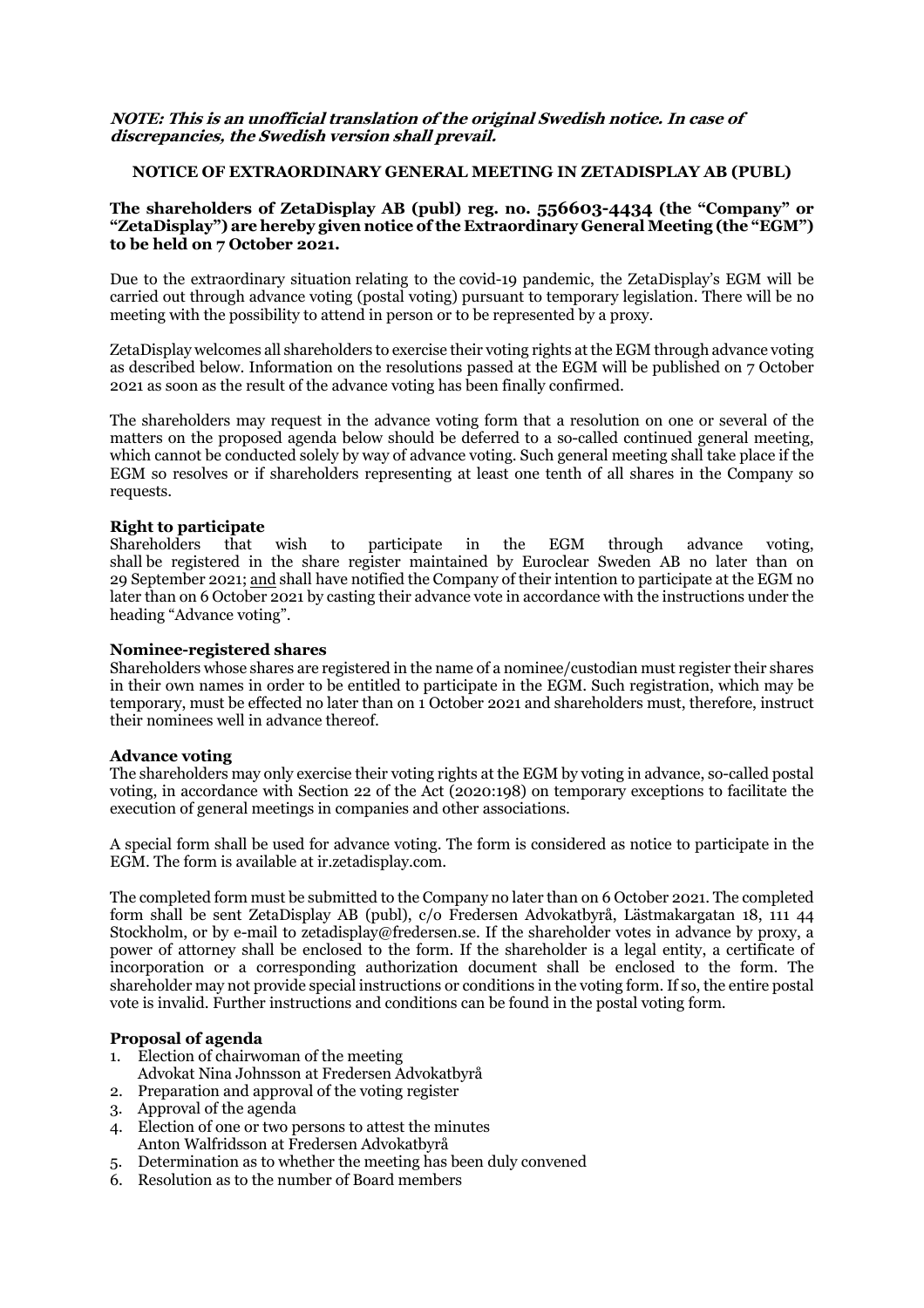- 7. Election of Board members
	- 7.1 Finn Følling (re-election)
	- 7.2 Matthew Peacock (new election)
	- 7.3 Michael Comish (new election)
- 8. Resolution on remuneration to the Board of Directors
- 9. Election of chairman of the Board
- Matthew Peacock (new election)

# **Proposals**

### **Alpha Acquisition AB's proposals (items <sup>1</sup> and 6 - 9)**

Alpha Acquisition AB proposes the EGM to resolve:

that Advokat Nina Johnsson at Fredersen Advokatbyrå is elected chairwoman of the EGM,

that the Board of Directors shall consist of three (3) Board members and no deputy Board members, that all current members of the Board of Directors save for Finn Følling shall be dismissed from the Board of Directors and Matthew Peacock and Michael Comish is elected as new members of the Board of Directors, for the period until the end of the next Annual General Meeting,

that remuneration to the Board shall be SEK 150,000 to Finn Følling and that no remuneration shall be paid to Matthew Peacock or Michael Comish, and

that Matthew Peacock is elected as Chairman of the Board of Directors.

# **Information on proposed new Board members**

**Michael Comish** is a Senior Operating Partner at Hanover Investors. He attended the University of Western Ontario for his undergraduate and INSEAD for an MBA. Michael joined Hanover from TPG and brings a host of strategic, digital and technology skills honed while starting, scaling and selling three businesses and also as Tesco's Chief Digital Officer. Michael is independent in relation to ZetaDisplay and its management, but is not independent in relation to the company's major shareholder. Michael does not hold any shares in ZetaDisplay.

**Matthew Peacock** holds a master's degree in law from Cambridge University and is, inter alia, Founder Partner at Hanover Investors and board member of Kalibrate Technologies and Brady Technologies. Previously he has been, inter alia, a board member of Blancco plc and Escher Group. Matthew Peacock is independent in relation to ZetaDisplay and its management, but is not independent in relation to the company's major shareholders. Matthew Peacock does not directly hold any shares in ZetaDisplay.

# **The Board's proposals**

# **Preparation and approval of the voting register (item 2)**

The voting list proposed to be approved is the voting list prepared by Fredersen Advokatbyrå on behalf of the Company, based on the EGM share register and received postal votes, controlled and checked by the persons assigned to check the minutes.

# **Election of one or two persons to attest the minutes (item 4)**

The Board of Directors proposes Anton Walfridsson at Fredersen Advokatbyrå or if he is prevented from participating, the person appointed by the Board of Directors, to attest the minutes. The assignment to attest the minutes also include checking the voting list and that the received postal votes are correctly reflected in the minutes of the meeting.

### **Further information**

As per the date of this notice, the total number of shares and votes in the Company are 27,861,808. The Company does not hold any own shares.

The last adopted annual report, audit report, postal notification and proxy forms, as well as complete underlying documentation, will be made available by the Company and at the Company's website three weeks before the EGM. The documents will be sent to shareholders who request it and provide their postal address.

The Board of Directors and the CEO shall, if any shareholder so requests and the Board of Directors believes that it can be done without material harm to the Company, provide information regarding circumstances that may affect the assessment of an item on the agenda and circumstances that can affect